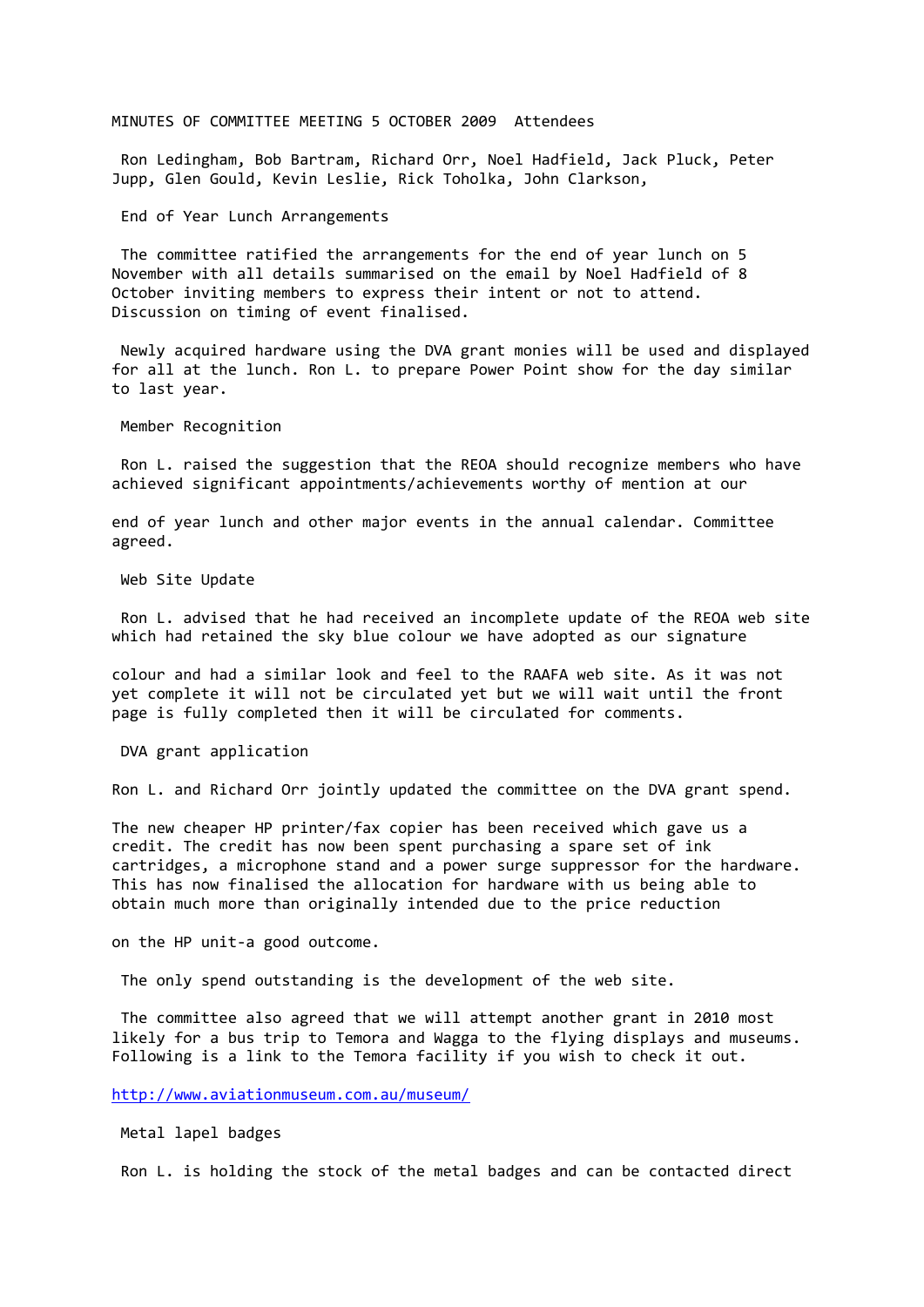re purchases at \$10 each plus P&P on mobile: 0409 420 458 or via e-mail on [rledingh@bigpond.net.au](mailto:rledingh@bigpond.net.au) or [Ron.Ledingham@auspost.com.au.](mailto:Ron.Ledingham@auspost.com.au)

To date we have sold 16 with the end of year lunch expected to significantly increase sales.

Correspondence In/Out

Noel Hadfield advised that there was no new correspondence which required the attention of the committee.

REOA Financials

With grant monies still in the kitty, Richard Orr reported that we are still very much in the black. A detailed account will be provided once we have finalised the grant acquittals and post the end of year lunch. Currently we still have some \$700+ outside of the grant monies and after paying a \$400 deposit for the end of year lunch.

Update on Pension Push

Richard Orr provided and update on current events but the news is not good with any realignment of the DFRSB pensions being rejected. Many follow up submissions are being prepared by a number of organisations including RAAFA with Richard being very active in this forum.

Program 2010

The committee agreed that due to the popularity of the Victoria Barracks mid year lunch that we would again program this in for 2010. The usual end of year lunch will also be programmed along with at least one field trip perhaps supported with the assistance of another DVA grant if possible.

Program covering all of 2010 set for the committee meetings along similar lines to current being every second month and every first Monday of that month unless it clashes with a public holiday.

Other Business

General discussion with comments that we need to complete a Christmas 2009 REOA Newsletter and a number of suggestions for field visits in 2010 including, return to Wagga, Temora visit, visit to Point Cook to inspect the

box kite project with Ron Gretton.

Next committee meeting

The next committee meeting is programmed for Monday 7 December

Feedback

We encourage and welcome any comments, suggestions, feedback on any matters

raised or not from members and also seek current members active support of the REOA to encourage other younger still serving RAAF colleagues as well as